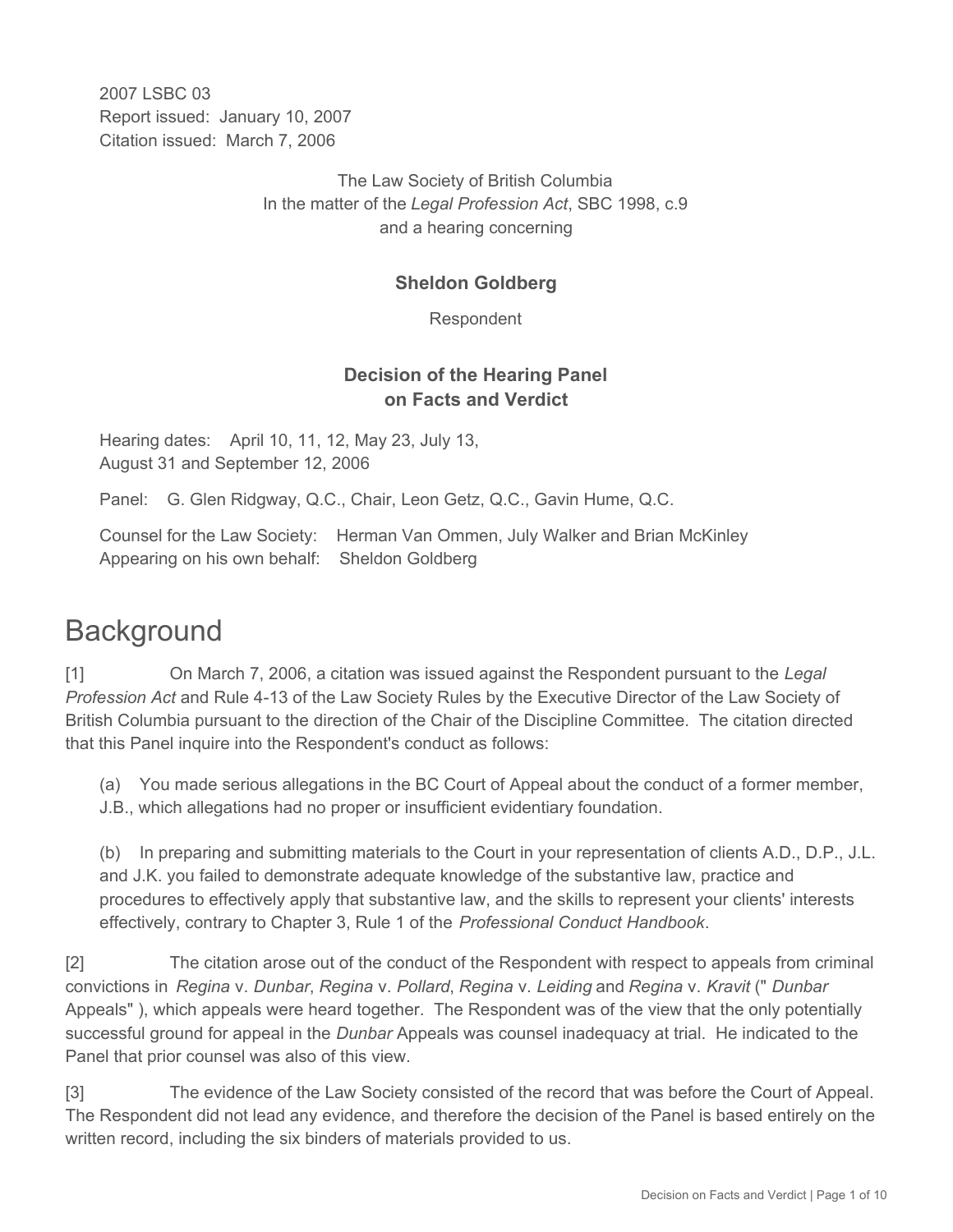[4] The matter was initially referred to the Law Society at the request of the Court of Appeal to Crown Counsel in *Regina* v. *Dunbar, Pollard, Leiding and Kravit*, 2003 BCCA 667. At pp. 73 to 75 under the heading " Afterword" , commencing at paragraph [330], the Court commented on the obligation of counsel to represent clients or causes by all lawful means, including the presentation of novel or innovative arguments. The Court went on to state that in their view the Respondent's zeal blinded him to his professional responsibilities. They made reference to the inadequacy of the affidavit material filed by the Respondent, describing it as " unworthy of any lawyer" as, in their view, those affidavits were replete with " inadmissible hearsay opinions, speculations, argument" and other irrelevant material. They also commented that, in their view, the affidavits were " rambling, repetitive and disorganized" and contained " serious allegations of unprofessional conduct and substance abuse" by a former member, " J.B." , which allegations, in their view, were unfounded.

[5] The Court went on to comment on the Respondent's factums and other written submissions in the same vein, describing the factums and written argument as " among the poorest examples presented in this court in recent memory." The Court also commented on the Respondent's oral submissions as going beyond an acceptable limit of appellate advocacy.

[6] The Law Society restricted its case to the written material, as there was no transcript of the oral submissions made in the Court of Appeal.

[7] While the Reasons of the Court could be accepted as *prima facie* evidence of the facts stated, this Panel reviewed the evidence and argument to form its own conclusions (see *Re: Rosenbaum* v. *Law Society of Manitoba* (1982), 150 D.L.R. (3d) 352 (Man. Q.B.).

[8] In his opening, counsel for the Law Society provided the Panel and the Respondent with a detailed and lengthy list of the allegations, which the Law Society relied on to prove that the Respondent made serious allegations in the BC Court of Appeal about the conduct of J.B. without proper, or sufficient, evidentiary foundation. The Law Society also drew the Panel's attention to the same written record in support of the second count, which alleged that the Respondent failed to demonstrate adequate knowledge of the substantive law and practice and the appropriate procedures to represent his clients' interests. In that regard, the Law Society again provided the Panel with a detailed and lengthy list of the allegations that it relied on with respect to the second count.

[9] Counsel for the Law Society then presented its case by reviewing the written record in detail during the first day of the hearing.

[10] The Respondent, at the opening of his case, indicated that he wished to call J.B. and one of his clients, Mr. Dunbar, who was sequestered in Matsqui. Mr. Van Ommen objected to that on the basis that neither would provide any relevant evidence. He characterized the issue as whether or not the Respondent was justified in making the statements that he did in the written materials and whether or not the written materials demonstrated an adequate level of competence.

[11] The hearing was adjourned to the following day in order to permit an argument with respect to the Respondent's intention.

[12] After argument, the Panel ruled that, as the Law Society was only relying on the written record, the two witnesses that the Respondent intended to call would not provide assistance to the Panel. The Respondent elected to not call evidence but instead, to review the written record. The balance of the evidentiary part of the hearing occupied the next two days of the schedule and was resumed on May 23, 2006, at which point in time the Respondent, despite being encouraged by the Panel to retain counsel, advised that he had not done so. He then objected to Mr. Van Ommen acting as counsel because a partner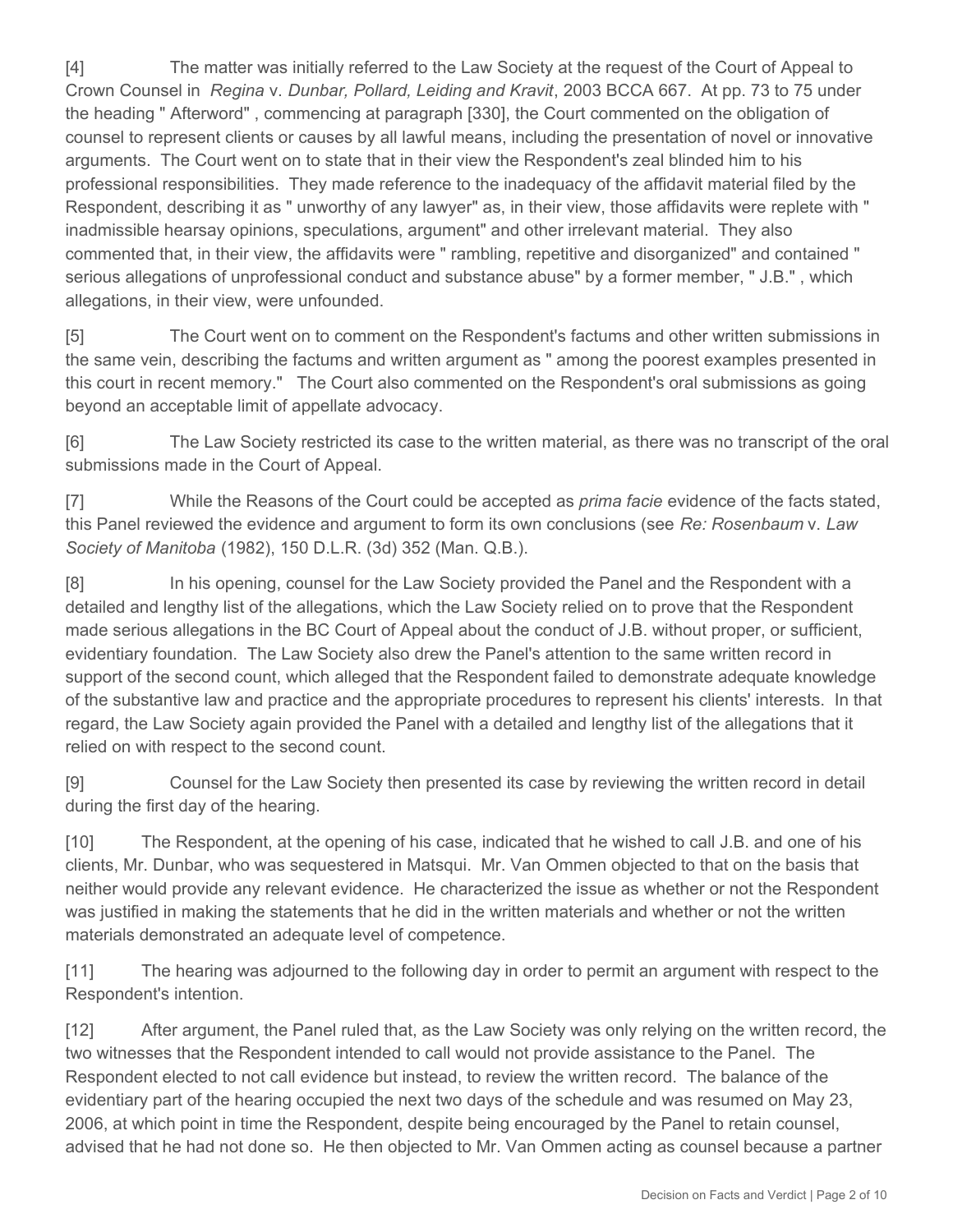of Mr. Van Ommen, Len Doust, was a member of the Conduct Review Subcommittee that had met with Mr. Goldberg before the citation was issued. The Respondent also objected to the Panel proceeding, as a member of the public was not on the Panel. In addition, the Respondent sought to call one of the other accused, Mr. Kravit, as a witness.

[13] The Panel ruled that the fact that Mr. Doust was one of several eminent counsel that participated in a Conduct Review with the Respondent did not raise a conflict precluding Mr. Van Ommen from proceeding. The fact of the Conduct Review and the results of the Conduct Review were not evidence before the Panel.

[14] With respect to the assertion that the Panel should not proceed because a member of the public was not on the Panel, Mr. Van Ommen asserted that this would create prejudice in that it was raised on the fourth day of the hearing and not on the first. The Law Society does attempt to have a lay Bencher sit on hearing panels. However, given the schedules of the lay Benchers, that is not always possible. In fact, efforts were made to do so in this case. Given the delay in the raising of the issue, and that it is not mandatory that a lay Bencher sit on every hearing panel, the Panel rejected that argument.

[15] The Panel also rejected the argument that Mr. Kravit should be permitted to give evidence as, apparently, his evidence was going to go to the fitness of J.B.. The Law Society citation turned on the materials put before the Court of Appeal, and as a result, the evidence would not be of any assistance in dealing with the issues raised by the citation.

[16] The Respondent then proceeded to continue to review the record, though finding some difficulty in focusing on the matters identified by the Law Society in its opening and in its review of the evidence.

[17] The matter was scheduled for several days in July. However, in late June the Respondent indicated that, in his view, it was unnecessary to continue with the evidentiary portion of the hearing and that, as a result, the several days scheduled in July were not necessary.

[18] The matter proceeded with argument on July 13, 2006. The Law Society provided a detailed written submission of its argument and, as we understand it, that was provided to the Respondent ahead of the hearing. On July 13, the Law Society presented its argument in the morning. Commencing at approximately 11:20 a.m., the Respondent began his argument. The Respondent was unable to complete his argument that day, as a result of which, the hearing was adjourned to August 31, 2006.

[19] On the morning of August 31, 2006, the Respondent completed his argument and then, subsequent to an adjournment, raised a concern with respect to a telephone call he had received two days earlier. The call was from a former lawyer seeking reinstatement to the Law Society of British Columbia. Mr. Van Ommen was acting as counsel for the Law Society with respect to the reinstatement application. An issue was raised with respect to the appropriateness of Mr. Van Ommen continuing to act, as the former lawyer had apparently been a client of Mr. Van Ommen's firm. Mr. Van Ommen had resigned from the conduct of the reinstatement hearing. However, as a complaint had been laid by the former lawyer, the Law Society ultimately instructed Mr. Cuttler, a member of Mr. Getz's firm, to investigate the complaint.

[20] To the Panel, the issue appeared to raise two concerns: could this Panel proceed under the circumstances; and could Mr. Van Ommen continue as counsel. After raising the concern about the delay in raising the issue, the Panel, at the request of the Respondent, adjourned the hearing until September 12, 2006 in order to hear submissions with respect to the concerns raised by the Respondent and to give the Respondent an opportunity to consult counsel. However, the Panel asked the Respondent to set out his position in writing prior to September 12, 2006 for the benefit of the Law Society and the Panel.

[21] The Respondent did so on September 6, 2006. The written submission indicated that the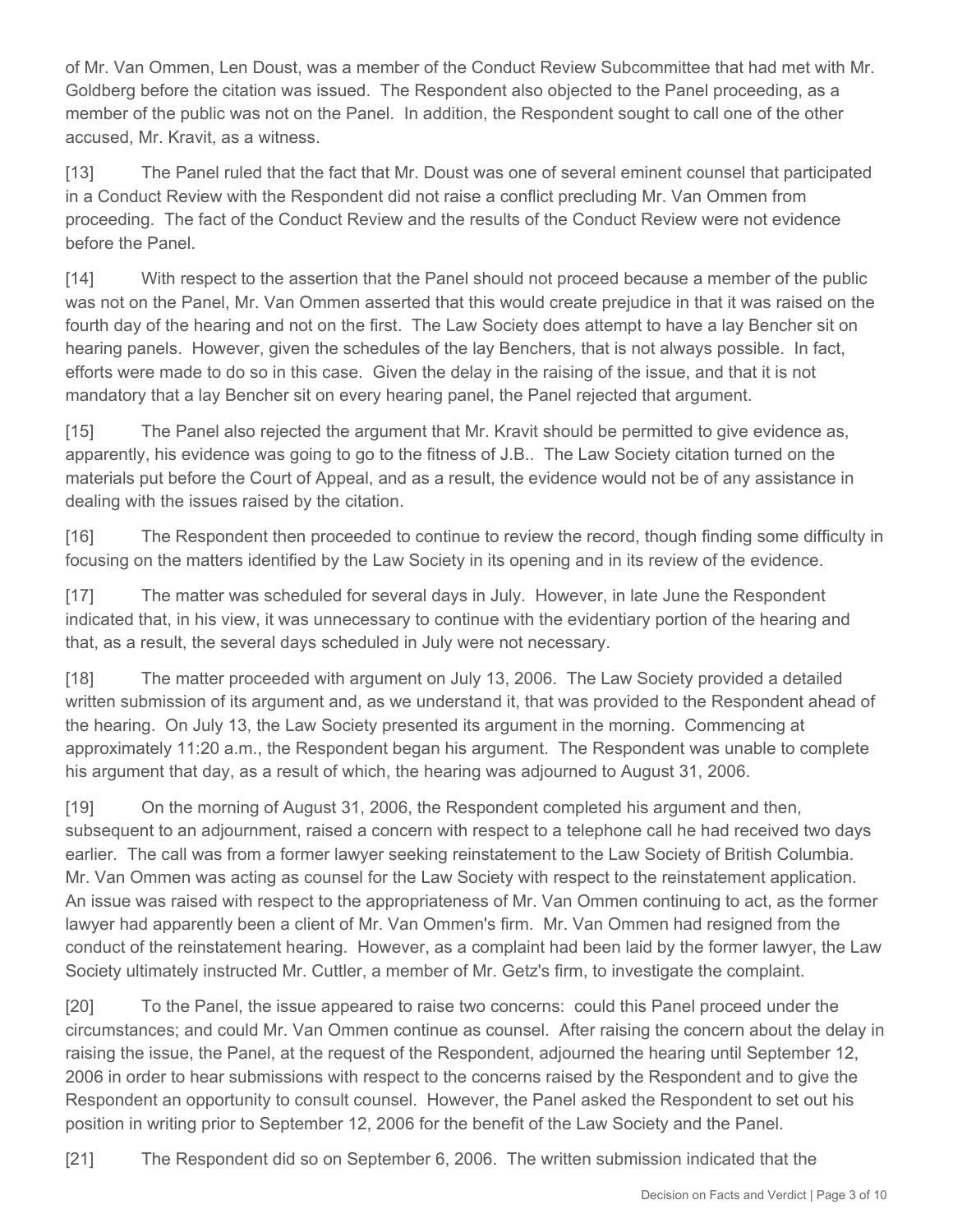Respondent wished to cross-examine Mr. Van Ommen with respect to the alleged conflict. In the alternative, the Respondent submitted that Mr. Van Ommen ought to be replaced and the proceedings begin again before a new Panel. The Respondent also sought costs.

[22] Mr. McKinley, on behalf of the Law Society, submitted that the application should be dismissed. After hearing from Mr. McKinley and the Respondent, the Panel dismissed the application as, in its view, there were no grounds for the order sought. While not expressly stated, it would appear that the Respondent sought his remedies on the basis of an apprehension of bias. Bearing in mind the authorities, in this Panel's view, having considered the facts, there was no reasonable apprehension of bias. The Panel therefore rejected the application. The Panel received the reply of the Law Society and reserved decision.

[23] While the standard of proof in discipline cases is proof on a balance of probability, the proof must be clear and convincing when the results of an adverse finding could be serious to a member (see *Law Society of BC* v. *Ewachniuk*, [2000] L.S.D.D. No. 32 and *Law Society of BC* v. *Hops*, [2000] L.S.D.D. No. 11 and *Jory* v. *College of Physicians and Surgeons of British Columbia*, [1985] B.C.J. No. 320 (S.C.)).

[24] During the course of the hearing, on many occasions, the Panel attempted to direct the Respondent to focus on the issues raised by the citation. In particular, the Panel requested that the Respondent address the detailed and lengthy list of allegations provided by the Law Society in its opening. The Respondent either refused or seemed incapable of focusing on the allegations identified. Despite that, and despite the Panel's concern that the Respondent was not addressing the issues in an appropriate manner, the Panel permitted the Respondent to take as much time as he needed to make his points.

[25] In particular, the Respondent, during the evidentiary phase of the hearing, as well as during argument, did not draw the Panel's attention to any admissible evidence that supported the assertions that he made in his written materials or the affidavits he filed in support of the appeals. Instead, his defence amounted to an allegation that there is, in effect, a conspiracy to protect lawyers between the Courts, the Law Society and the elite of the legal profession, whoever they may be. He asserted that there was a code of silence with respect to negligent and incompetent behaviour on the part of counsel. In the result, his review of the evidence, both during the evidentiary phase of the hearing and in argument, repeated many of the assertions made in the written submissions and affidavits.

[26] We have concluded, bearing in mind the onus of proof, that the Respondent professionally misconducted himself in making unfounded, but serious, allegations about the conduct of J.B. We have also concluded that he incompetently carried out the duties he undertook in the *Dunbar* Appeal, while acting in his capacity as a member of the Law Society of British Columbia. We reach this conclusion after reviewing his written materials, which demonstrated a serious lack of knowledge and skill.

[27] We reach those conclusions for the reasons set out in the balance of this decision.

## **Count 1 - Professional Misconduct**

[28] The *Legal Profession Act*, S.B.C. 1998, c.9, does not define professional misconduct. In *Law Society of BC* v. *Martin*, 2005 LSBC 16, the Panel, in discussing the concept of professional misconduct, stated at para. 154:

The real question to be determined is essentially whether the Respondent's behaviour displays culpability which is grounded in a fundamental degree of fault, that is whether it displays gross culpable neglect of his duties as a lawyer.

[29] In determining that the Respondent professionally misconducted himself, we considered the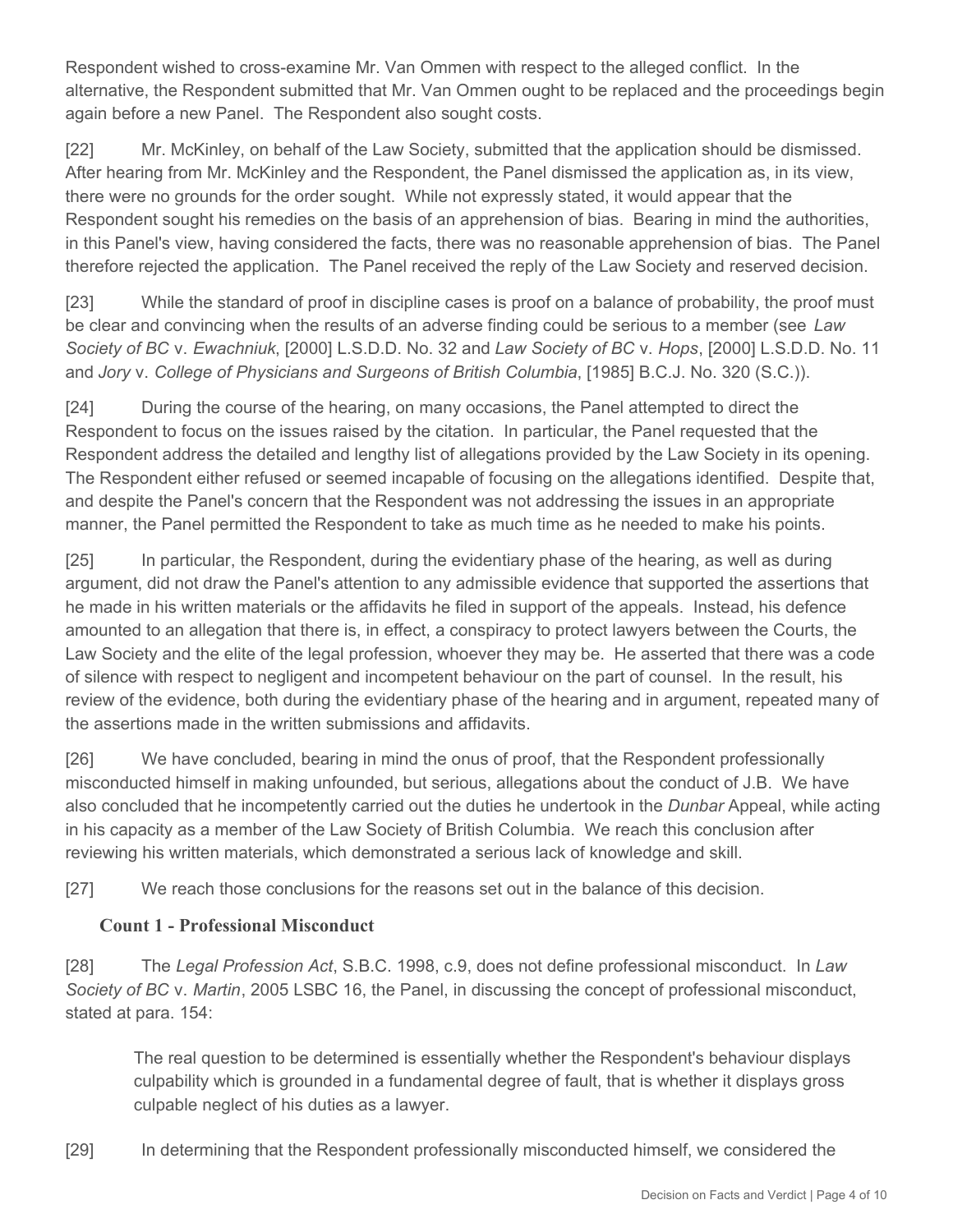issues raised in the *Dunbar* Appeals. The allegation raised by the Respondent was that the counsel work of J.B., in representing the Appellants, was so ineffective as to justify a new trial. The Supreme Court of Canada in *R.* v. *G.D.B.*, [2000] 1 S.C.R. 520, held that, for an appeal to succeed on the grounds of the ineffective assistance of counsel, the Court must be satisfied that counsel's acts or omissions were incompetent and that, as a result, a miscarriage of justice occurred. The Courts have also indicated that, when an allegation of ineffective assistance of counsel is made, counsel raising that allegation must exercise a level of due diligence in order to satisfy himself or herself that a foundation for such an allegation exists.

[30] In *R.* v. *Elliott* (1975), 28 C.C.C. (2d) 546, the Ontario Court of Appeal found, at page 6, that evidence to support such an allegation must be admissible in that it complies with the generally accepted rules of evidence ( *R*. v. *O'Brien*, [1978] 1 S.C.R. 591 and *R*. v. *Teneycke* (1996), 108 C.C.C. (3d) 53 (B.C.C.A.)).

[31] In addition, it is clear that counsel cannot use improper conduct in one case to support an allegation in another case (*Regina* v. *Hector* (2000), 146 C.C.C. (3d) 81 (Ont. C.A.)).

[32] Of interest to the Panel was the Respondent's involvement in cases involving the same allegation (*R*. v. *Napierala*, [1995] B.C.J. No. 1323 (C.A.) and *R*. v. *Sauve*, [1997] B.C.J. No. 2840 (C.A.)). During the course of the hearing, the Respondent confirmed that he had acted as counsel on appeals involving the same allegation. It appeared to the Panel that the Respondent is, or should be, familiar with the jurisprudence with respect to appeals based on the ineffectiveness of counsel at trial.

[33] The Respondent's conduct in a case involving this issue was the subject of critical comment by the Court of Appeal in *R. v. Dean* 1997 CanLII 2427 (BC C.A.). McEachern C.J.B.C. stated at paragraph 15 as follows:

We wish to say at this early stage that we do not think Mr. Goldberg's factum on fresh evidence as presented meets any reasonable standard or threshold for consideration by the Court. It makes serious allegations but lacks legal analysis and sufficient particulars to permit those attacked to answer and would involve this Court embarking upon a general investigation of criminal law practice that cannot fairly be done in the context of this appeal. Moreover, the privilege of counsel for statements made and material filed in the course of proceedings cannot be used for personal attacks upon non parties unless relevant to the proceedings.

[34] In the ultimate decision in *R. v. Dean* (1997), 39 BCLR (3d) 287, Ryan J.A. commented in part as follows, with respect to the Respondent:

However sincere Mr. Goldberg may be, this effort to discredit certain members of the bar was misguided, resting as it did on unfounded and rash speculation.

[35] It appeared to the Panel that the Respondent was taking a similar approach in the *R. v. Dean (supra)* appeal as he took in the *Dunbar* Appeals. In addition, it did not appear to the Panel that the Respondent took into account the critical comments in the *R. v. Dean* decisions.

[36] When considering the conduct of the Respondent, the Panel bore in mind the comments of the Court of Appeal in the *Dunbar* Appeal on the role of counsel in representing clients or causes. We also bore in mind similar statements in *Rondel* v. *Worsley*, [1967] 1 A.C. 191, at page 227. Counsel must be able to fearlessly and vigorously advocate on behalf of their clients. However, in *Rondel* v. *Worsley (supra)* and other decisions, the Courts have commented that counsel must not cast aspersions for which there is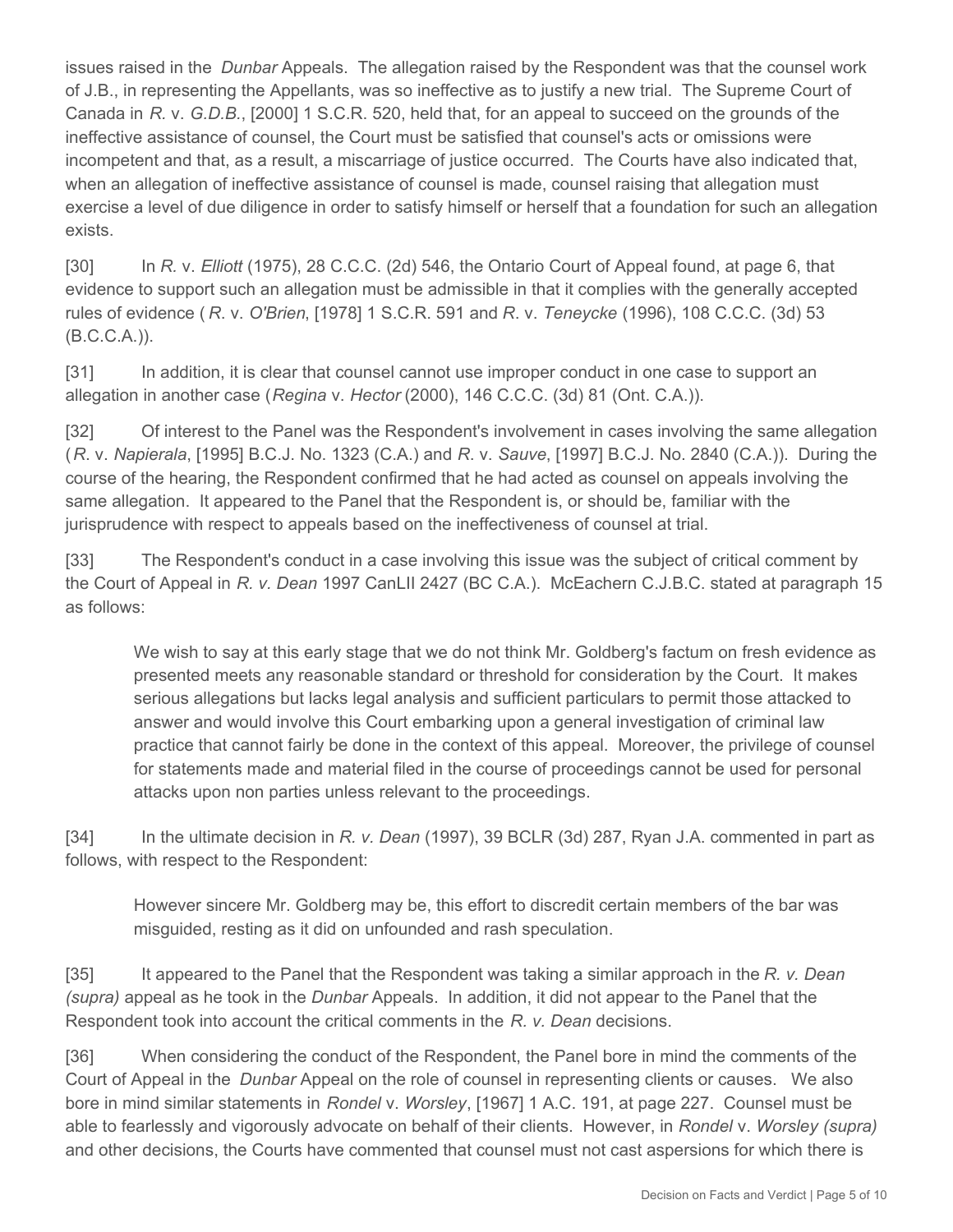no sufficient basis. As was stated by Rosenberg J.A. in *Regina v. Felderhof* (2003), 180 C.C.C. (3d) 498 (Ont. C.A.):

The defence has the right to make allegations of abuse of process and prosecutorial misconduct, but only where those allegations have some foundation in the record, only where there is some possibility that the allegations will lead to a remedy and only at the appropriate time in the proceedings.

[37] In support of the count that the Respondent made unfounded, but serious allegations about the conduct of J.B., the Panel was directed to extensive materials separated into the following categories:

- (a) allegations concerning alcohol and drug abuse and psychological problems;
- (b) allegations relating to the illness of the parents of J.B. and its effect on his conduct;
- (c) statements characterizing J.B. as a " rogue" ;
- (d) statements characterizing J.B. as dishonest to the courts and to his clients;

(e) statements dealing with J.B.'s personal life that were completely irrelevant to the *Dunbar* Appeals; and

(f) allegations that J.B. failed to order preliminary transcripts.

[38] With respect to the allegation concerning alcohol and drug abuse and psychological problems, we have reviewed the affidavits that were filed in support of that assertion. We were unable to find any admissible evidence that supported that assertion, nor was the Respondent able to draw our attention to any. The affidavits were replete with inadmissible hearsay.

[39] One typical example will suffice to illustrate the inadequacy of the evidence. In an affidavit from the record, sworn on January 15, 2003, the Deponent and Appellant, Malcolm Kravit, at paragraph 4 stated as follows:

That although I never noticed JB to be intoxicated in Court, he always carried a bottle of Aqua Velva in his briefcase, an item that so carried was in my experience certainly indicative of an abuse problem AND THAT I am informed by Sheldon Goldberg and verily believe that it is well known amongst the Bar that over the years that JB drank alcohol to excess such that one would conclude that he had an alcohol abuse problem.

[40] Except for the statement with respect to observing an Aqua Velva bottle in J.B.'s briefcase, this statement, like many others, is without factual foundation. As in the paragraph set out above, in none of the affidavits that we reviewed does the affiant identify any admissible evidence that would support the assertion that J.B. was an alcoholic, or suffered from drug or other substance abuse or had psychological problems. In addition, no person is identified who can say from personal observation that any symptoms with respect to any of those conditions were observed.

[41] At various points in time the Respondent made statements and had affidavits sworn with respect to J.B.'s parents' illness. The suggestion, put in a variety of ways, was that perhaps the illness of J.B.'s parents was a lie or that the suggestion of their illness was a manipulative tool or an excuse to avoid professional obligations and that it affected his ability to focus while in Court. These assertions are also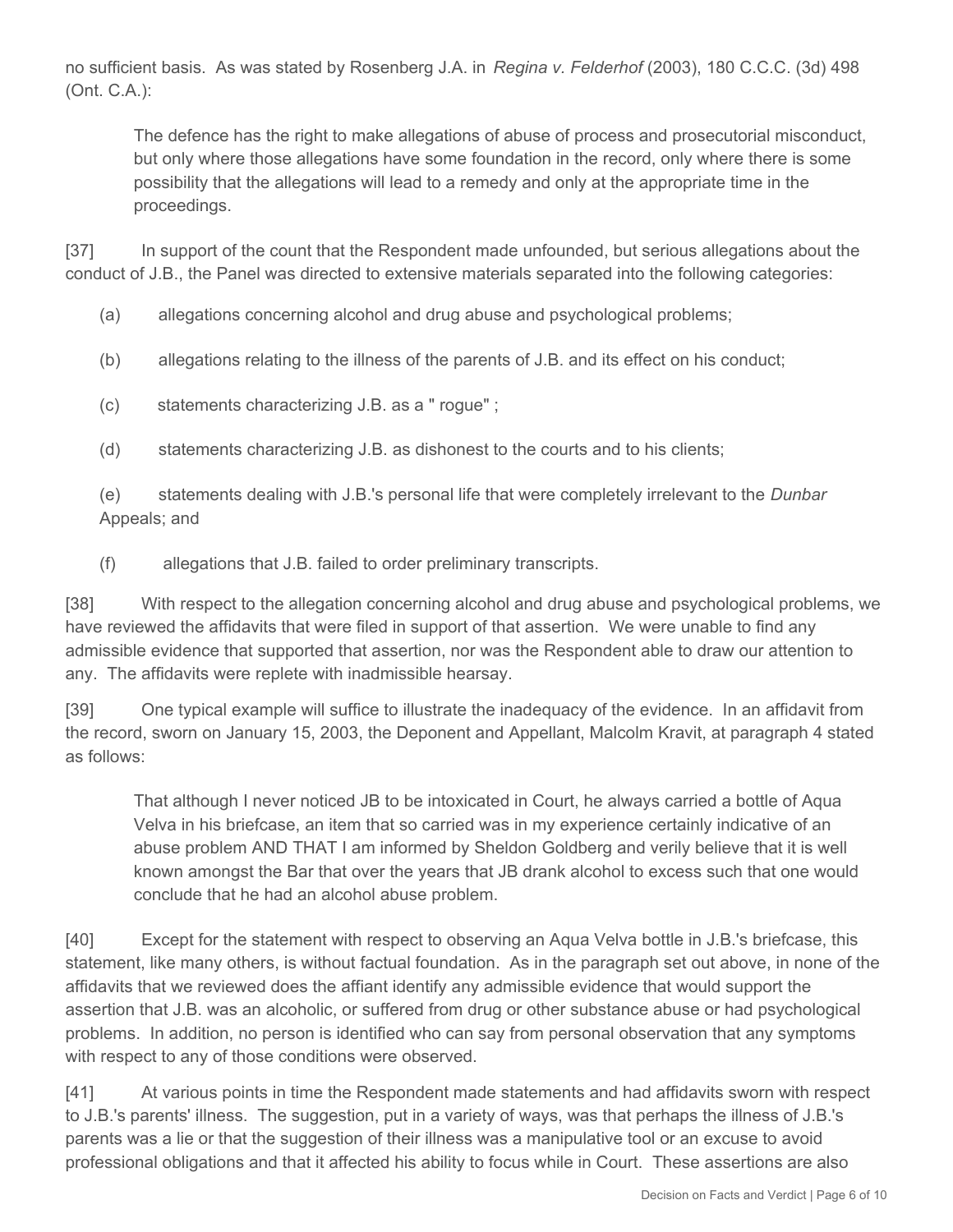without factual foundation in any admissible affidavit evidence.

[42] The Respondent, in his written submissions and in the affidavits filed by him, made various assertions with respect to the failure of J.B. to renew his practising certificate at the end of December 2000. As a result of this failure he, of course, ceased to be a member of the Law Society effective January 1, 2001. This was characterized as J.B., in effect, being a rogue agent and potentially engaging in a criminal act. It was also suggested in the material that this amounted to fraud, false pretences, contempt of court and, perhaps, perjury. Only one of the trials being appealed from was conducted by J.B. while he was not a member. The Court of Appeal, in the *Dunbar* Appeals, concluded that whether the legal representative meets the qualifications set by governing bodies did not determine the question of whether or not the defence was effective, resulting in a fair trial. Instead, the Court held that a court must look at what the legal representative did or did not do. The admissible evidence was that the practising certificate was not renewed. The various characterizations with respect to this fact are clearly inappropriate and unnecessary as they did not deal with the issue before the Court.

[43] In various submissions the Respondent asserted in various ways that, in effect, J.B. was untruthful. Similarly, affidavit evidence was filed by the Respondent to the same effect. One allegation was that: " He is dishonest to all and sundry." Again, no admissible or relevant evidence was identified in the record to support those assertions. The Respondent appears to have ignored the warning of McEachern C.J.B.C. in *Regina* v. *Dean* (*supra*).

[44] At various points the written submissions and affidavits made statements that were irrelevant to the issues in the appeals. For example, one of the submissions asserted that the attendance of J.B.'s wife at the trial was inappropriate and, perhaps, unprofessional. In addition, there were comments about some misfortunes with respect to J.B.'s children. None of the statements were appropriate. The attendance of a wife at a trial and fortunes or problems of counsel's children are completely irrelevant.

[45] The material filed in the appeals contained several statements with respect to the alleged failure to order preliminary transcripts. The Respondent asserted that the alleged failure to order transcripts demonstrated erratic behaviour and a failure to adhere to professional standards. It was also asserted that these alleged failures were also consistent with drug and alcohol abuse, mental illness or a combination of all of those factors. In the first instance, there is insufficient evidence in the record in order to draw a definitive conclusion that the transcripts were not ordered or, perhaps more importantly, that transcripts of the preliminary hearings were not reviewed. During the course of the hearing, the Respondent agreed with the question from the Panel that he could not say with certainty that J.B. did not have copies of the preliminary transcripts of any of the trials that gave rise to the *Dunbar* Appeals.

[46] A similar pattern occurred during the argument phase of the hearing. The Law Society, as we have previously indicated, provided a detailed written argument prior to the commencement of the oral argument. Throughout the evidentiary and argument phase of the hearing, the Panel, on innumerable occasions, invited the Respondent to explain why, if the record showed that J.B. conducted himself incompetently, it was necessary in the appeals for the Respondent to advance any explanation or theory to explain the incompetence. He either did not seem to understand the point or failed to respond to it. In addition, despite the detailed written argument, the Respondent's argument was conducted in the same manner as his evidentiary review, despite the efforts of the Panel to encourage the Respondent to focus on the allegations made. This did not assist the Panel in reaching its conclusions. Having said that, we have reached a conclusion.

[47] In reaching our conclusion, the Panel considered the Respondent's assertion that the Law Society case was built on a series of isolated statements extracted from the materials before the Court of Appeal.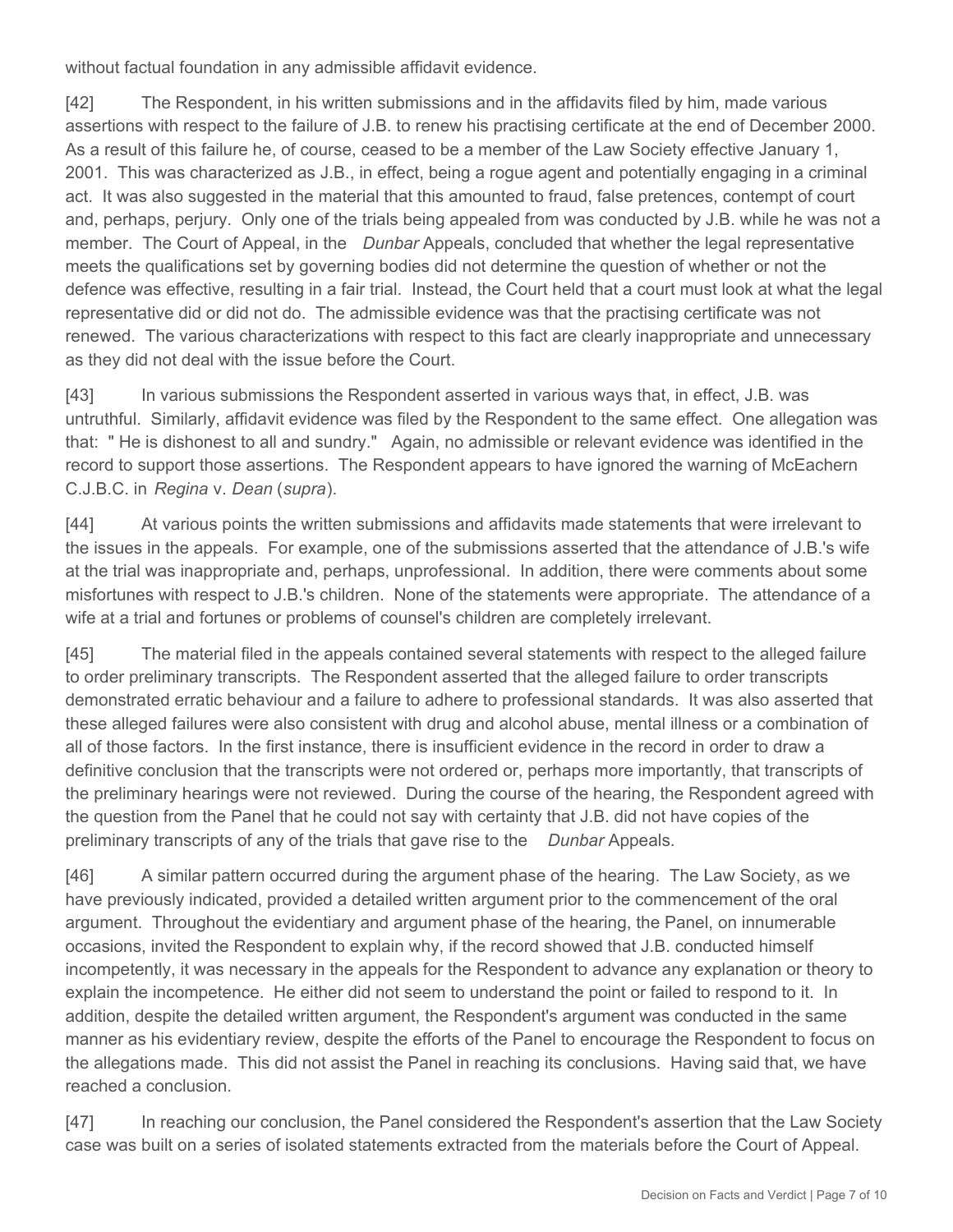We do not agree with that assertion. For example, the record contained approximately 13 assertions that J.B. suffered from alcohol and drug abuse or psychological problems. As previously stated, we could not find any admissible evidence to support these assertions, nor did the Respondent draw our attention to any such evidence. While there were not as many examples with respect to the other allegations made against " J.B." , there were many extracts from the materials filed that were inappropriate for the reasons we set out. Again, and as previously stated, the Respondent was not able to draw our attention to any evidence to support to those allegations.

[48] For the foregoing reasons, this Panel concluded that Mr. Goldberg professionally misconducted himself in making unfounded, but serious, allegations about the conduct of J.B.

## **Count 2 - Competence**

[49] The *Legal Profession Act* does not define " competence" . In *Law Society of BC* v. *Eisbrenner*, [2003] LSBC 03, the Panel defined " competence" . It held that a lawyer should:

a) have the intellectual, emotional and physical capacity to carry out the practice of law;

b) demonstrate professional responsibility and ethics;

c) set up, maintain office systems and file organization corresponding to the current or anticipated practice of the lawyer;

d) communicate in a timely and appropriate manner with clients, counsel and others and document those communications in an appropriate manner;

e) have an adequate knowledge of substantive and procedural law in the areas practiced, be able to relate the law to a client's affairs and determine when the problems exceed the lawyer's ability; and

f) develop and apply technical skills such as drafting, negotiation, advocacy, research and problem solving to appropriately carry out a client's instructions.

[50] A useful discussion of competence can be found in *The Regulation of Professions in Canada* by James T. Casey, commencing at page 13 through to page 14. In summary, the question is whether or not a mistake or mistakes made by a professional will be of such significance so as to demonstrate incompetence. Assessing incompetence is a function of looking at the nature and extent of the mistake or mistakes and the circumstances giving rise to it or them. It may be self-inflicted or the result of negligence or ignorance. In considering this issue we bore in mind that we are not dealing with an allegation that the Respondent was incompetent generally. Instead, the issue before us was the handling of the *Dunbar* Appeals and whether or not they were handled competently.

[51] Again, we turn to the record before the Court of Appeal in the *Dunbar* Appeals. Counsel for the Law Society drew the Panel's attention in his argument to the following matters:

- (a) inclusion of hearsay statements in the affidavits;
- (b) inclusion in the affidavits of statements made on information and belief from the Respondent;
- (c) inclusion of impermissible lay opinions;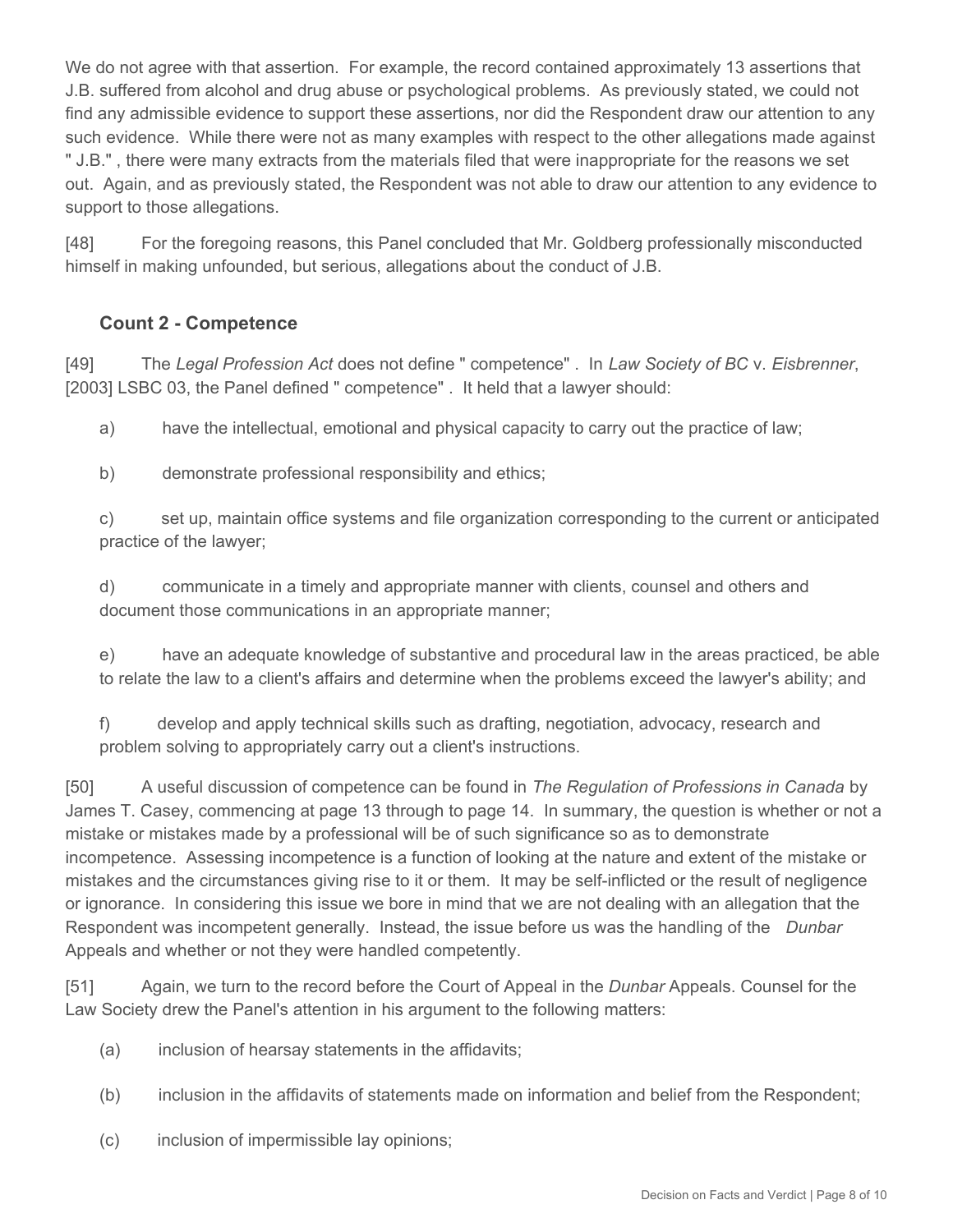(d) statements in the affidavits that are speculation, insinuation and rumour;

(e) inclusion of irrelevant evidence;

(f) writing in the Factums and Arguments that is rambling and disorganized;

(g) lack of proper legal authorities to support the positions advanced in the Factums and Arguments; and

(h) failure to set out in a clear fashion the substantive law relevant to the appeals in the Factums and Arguments.

[52] The rule against hearsay requires that a statement being tendered as proof of the truthfulness of the statement must be direct evidence. The same rule applies to evidence in affidavits. The Courts have expanded the exception, based on the principles of necessity and reliability (see *R. v. Khan* (1990), 59 C.C.C. (3d) 92 (S.C.C.)). In addition, the *Canon of Legal Ethics*, Canon 3(11) provides that a lawyer who appears as an advocate should not submit the lawyer's own affidavit or testify before a Court. The Courts have also commented on the inappropriateness of lawyers entering their own affidavit evidence ( *Lex Tex Canada Ltd. v. Duratex Inc.* (1979), 13 C.P.C. 153 (F.C.T.D.)). In addition, if hearsay evidence is tendered in the affidavits, the source of the hearsay upon which the affiant relies must be identified.

[53] In the material, there are many examples of the affiant relying upon, in whole or in part, information provided to the affiant by the Respondent. At the same time, many of those examples are similar to the example set out in paragraph [38] above and consist simply of hearsay, innuendo or rumour.

[54] There are many examples of hearsay provided by the Respondent to the affiants. There are also examples of double hearsay and hearsay in which no source was provided. Essentially, all of the hearsay evidence was inadmissible or, alternatively, it involved the Respondent giving evidence in a case in which he was counsel.

[55] With some exceptions, such as questions concerning age, speed, weather and identity, the Courts have not allowed opinion evidence to be tendered except by a person qualified as an expert ( *Chamberlain* v. *School District #36 (Surrey)* (1998), 168 D.L.R. (4th) 222 (B.C.S.C) [in Chambers] and J. Sopinka, S. Lederman & A. Bryant, *The Law of Evidence in Canada*, 2nd ed. (Toronto: Butterworths, 1999).

[56] There are a number of examples in the affidavits that we reviewed that contained inappropriate and impermissible lay opinion. In some instances, what might be characterized as opinion was, in fact, simply argument on the part of the affiant.

[57] It is equally clear that evidence that is merely speculation, insinuation and rumour is inappropriate (see *Cara* v. *QTRADE Canada Inc*., [2003] B.C.J. No. 383 (S.C.); *Cohen* v. *HSBC Bank of Canada*, [2001] B.C.J. No. 324 (S.C.); Mr. Justice John E. Spencer, Affidavits, Continuing Legal Education (December 1992)). An example is the affidavit of Allan Dunbar sworn on December 16, 2002, which, in paragraph 10, stated as follows:

10. THAT JB gave evidence in USA v. R that it was the death of Jan Thurmeir that caused him to pare down his practice and to quit Law as one would suppose BUT THAT I am sceptical of this evidence in view of Darren Pollard's Affidavit wherein JB told him that he would not act on his Appeal since he was quitting law AND THAT it would appear that JB was using the compassion that would arise from a colleague's death as an excuse and/or diversion or crutch for his failure to